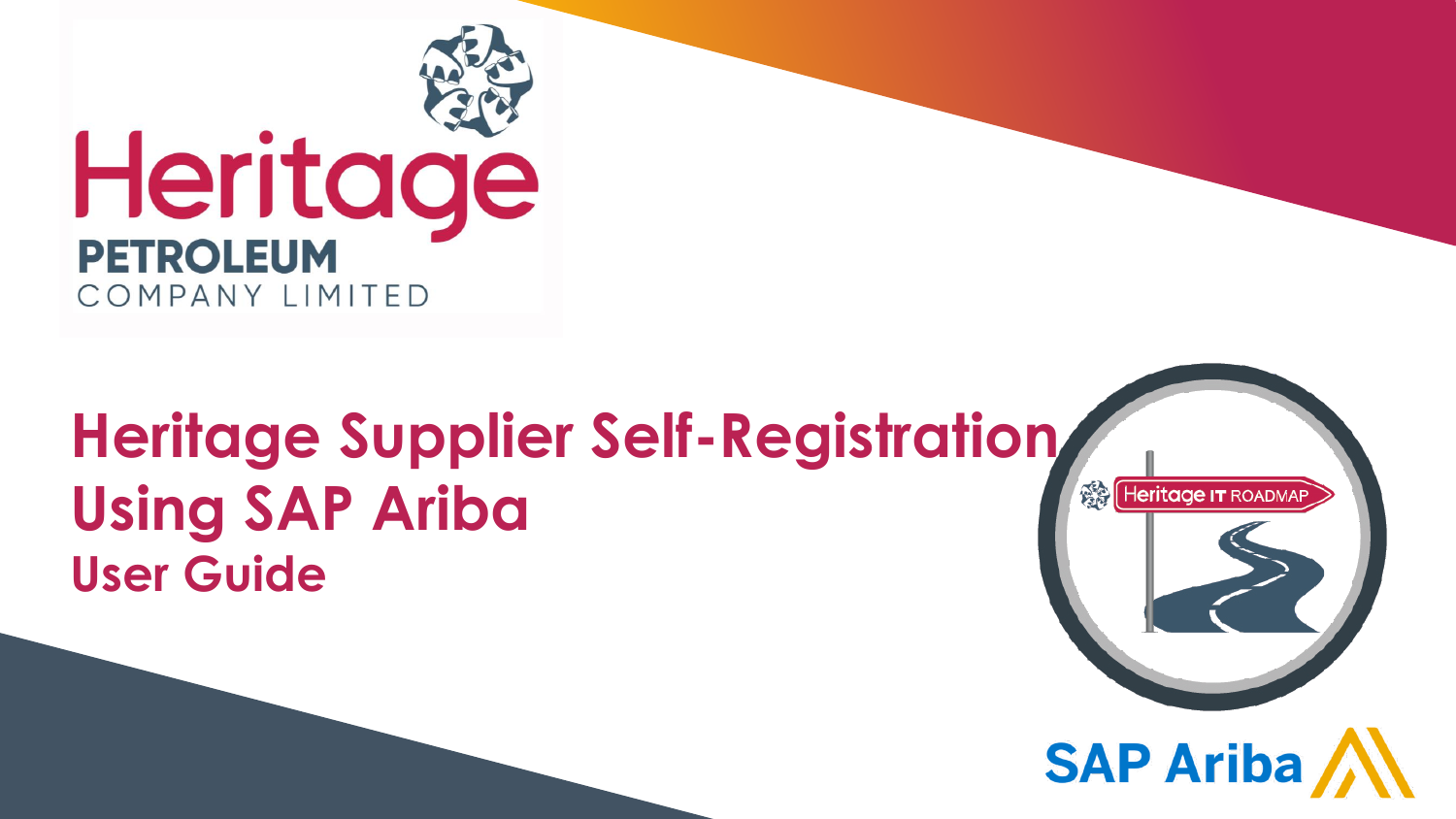# **Learning Objectives**

- $\checkmark$  To Create a Supplier Account on Ariba Network
- $\checkmark$  To Complete and Submit the Heritage Registration **Questionnaire**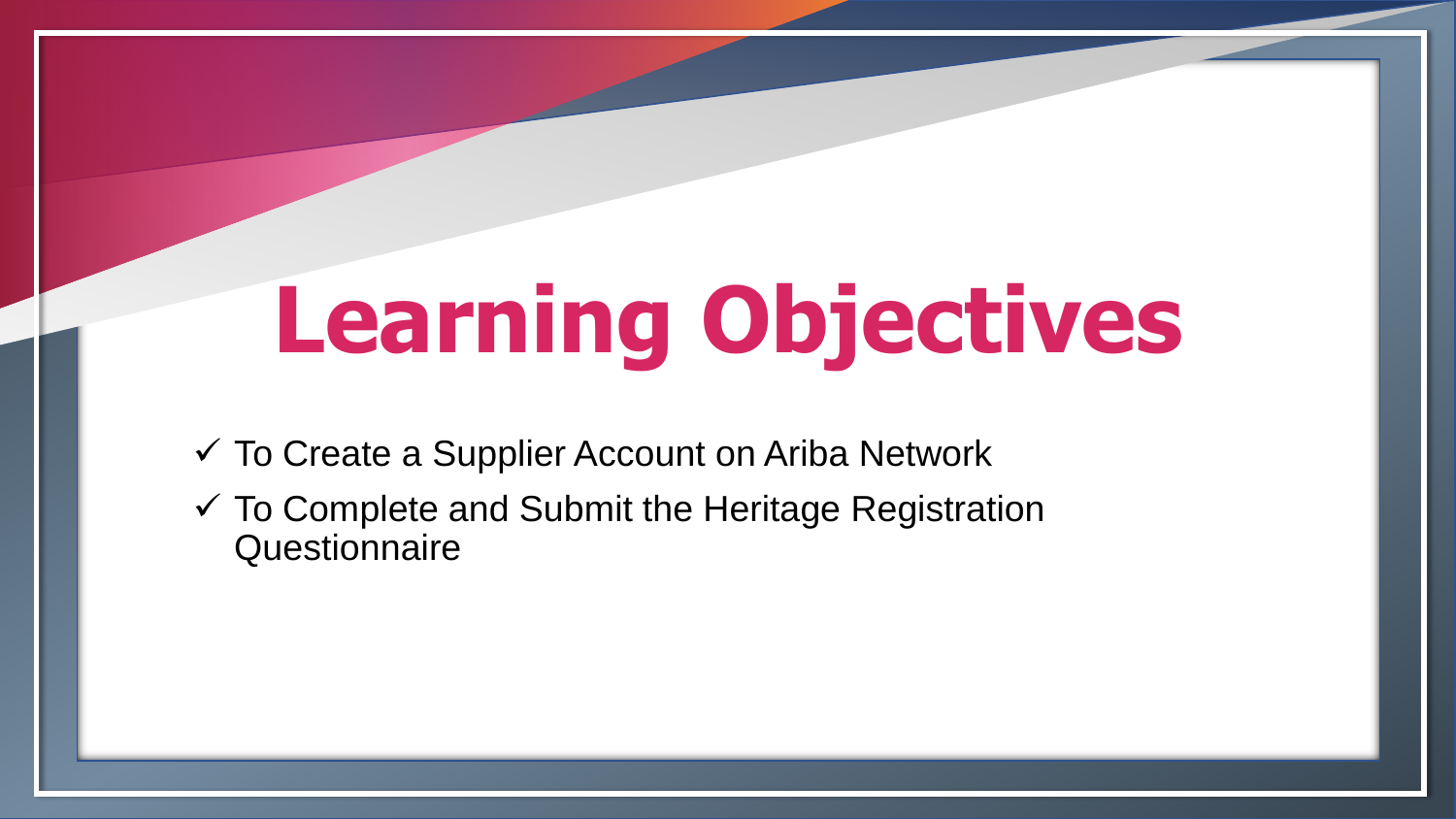

# **Key Benefits** of Supplier Self-Registration

Automated registration to approval process to reduce registration cycle time



Elimination of sending and receiving Due Diligence, Supplier Prequalification and HSSE forms via email



Suppliers will receive alerts on their status in the registration process



Supplier information cannot be duplicated as a result of the stringent system checks



Suppliers can submit applications with large supporting documents

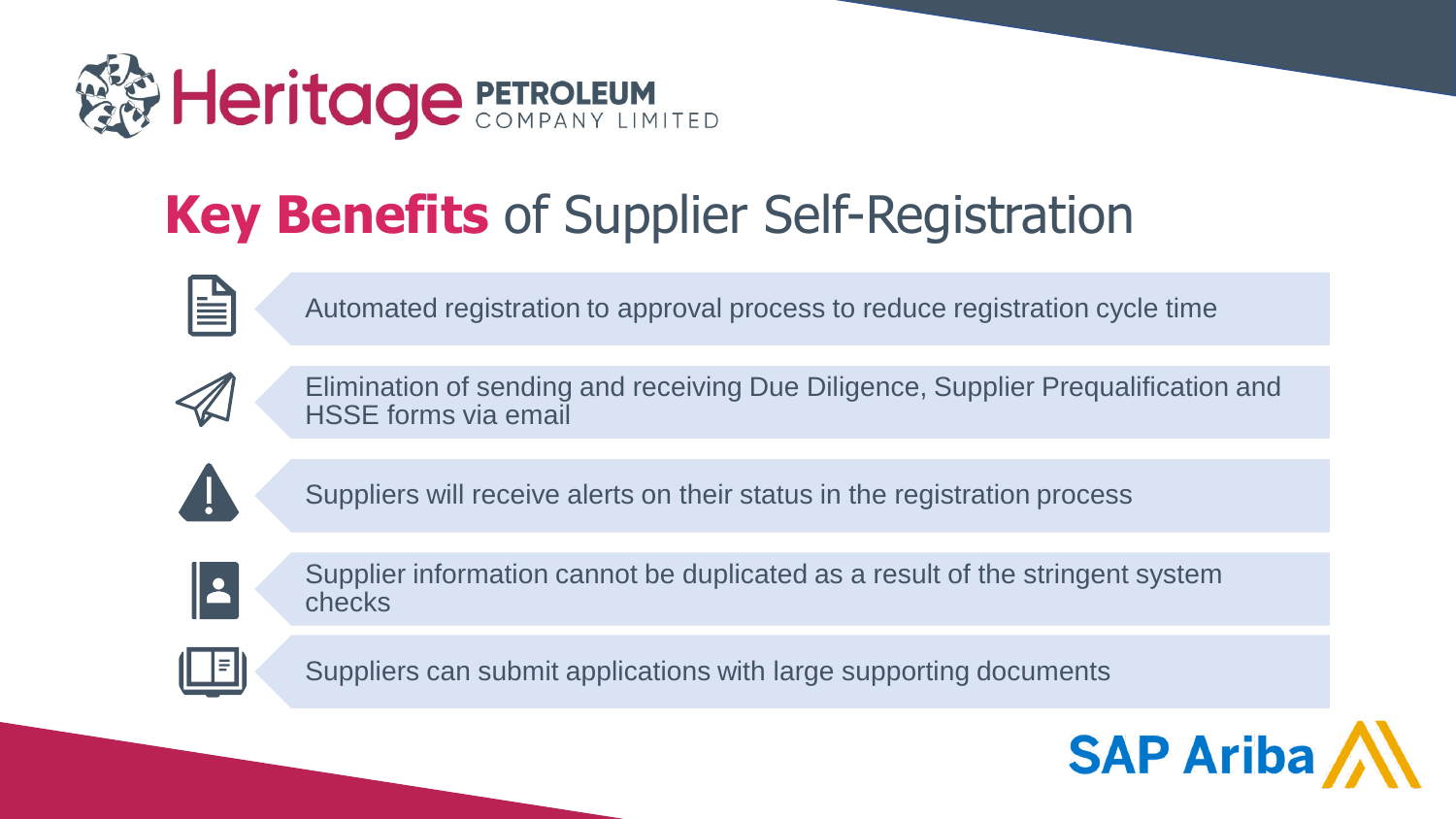

## **I. Context**

Heritage Supply Chain Department has approved your Supplier Self-Registration Request and you have received a link to register a free Supplier Account on SAP Ariba Network to enable digital collaboration with Heritage.

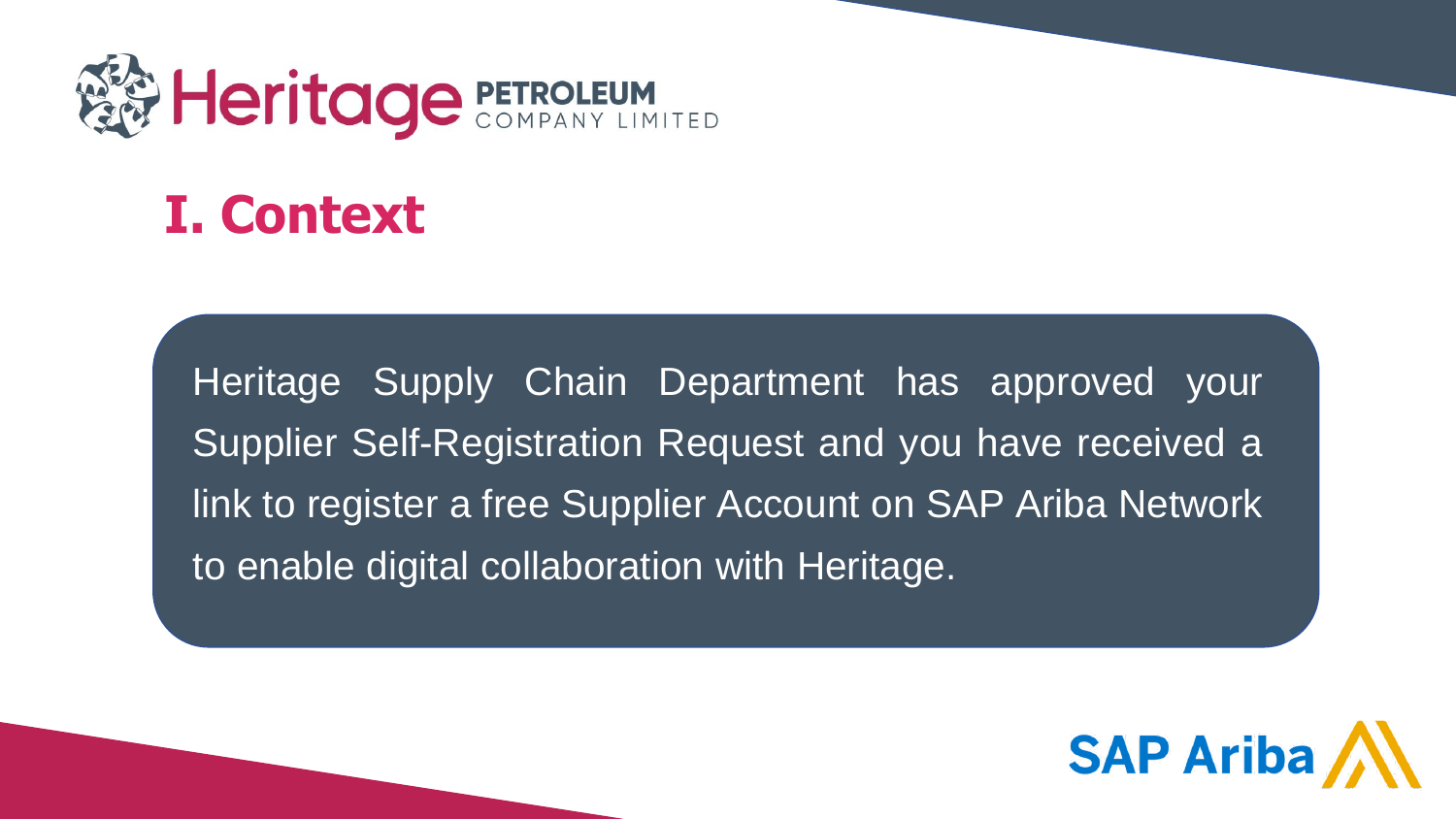

# **The Registration Process**

Supplier Completes Self - Registration Request

Supplier Self-Registers on Ariba



Heritage Approves **Registration** 

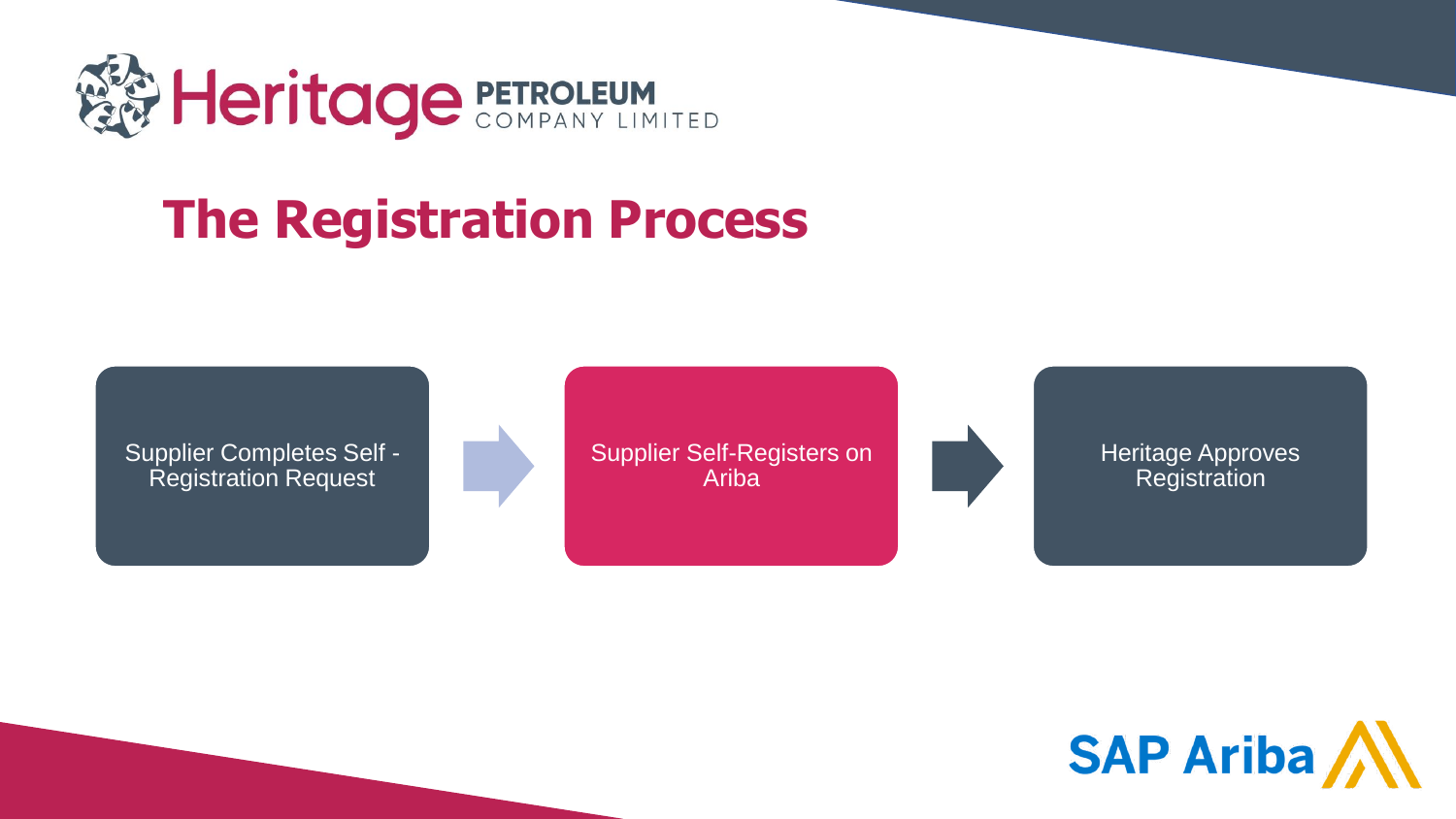

### Invitation Email

Click on "Click Here" to proceed to SAP Ariba Network Supplier account registration or to log in.

### Register as a supplier with Heritage Petroleum Company Limited - TEST

Hello!

Desiree Lord has invited you to register to become a supplier with Heritage Petroleum Company Limited - TEST. Start by creating an account with Ariba Network. It's free.

Heritage Petroleum Company Limited - TEST uses Ariba Network to manage its sourcing and procurement activities and to collaborate with suppliers. If SLP Test Vendor 5 - 26.10.2020 already has an account with Ariba Network, sign in with your username and password.

Click Here to create account now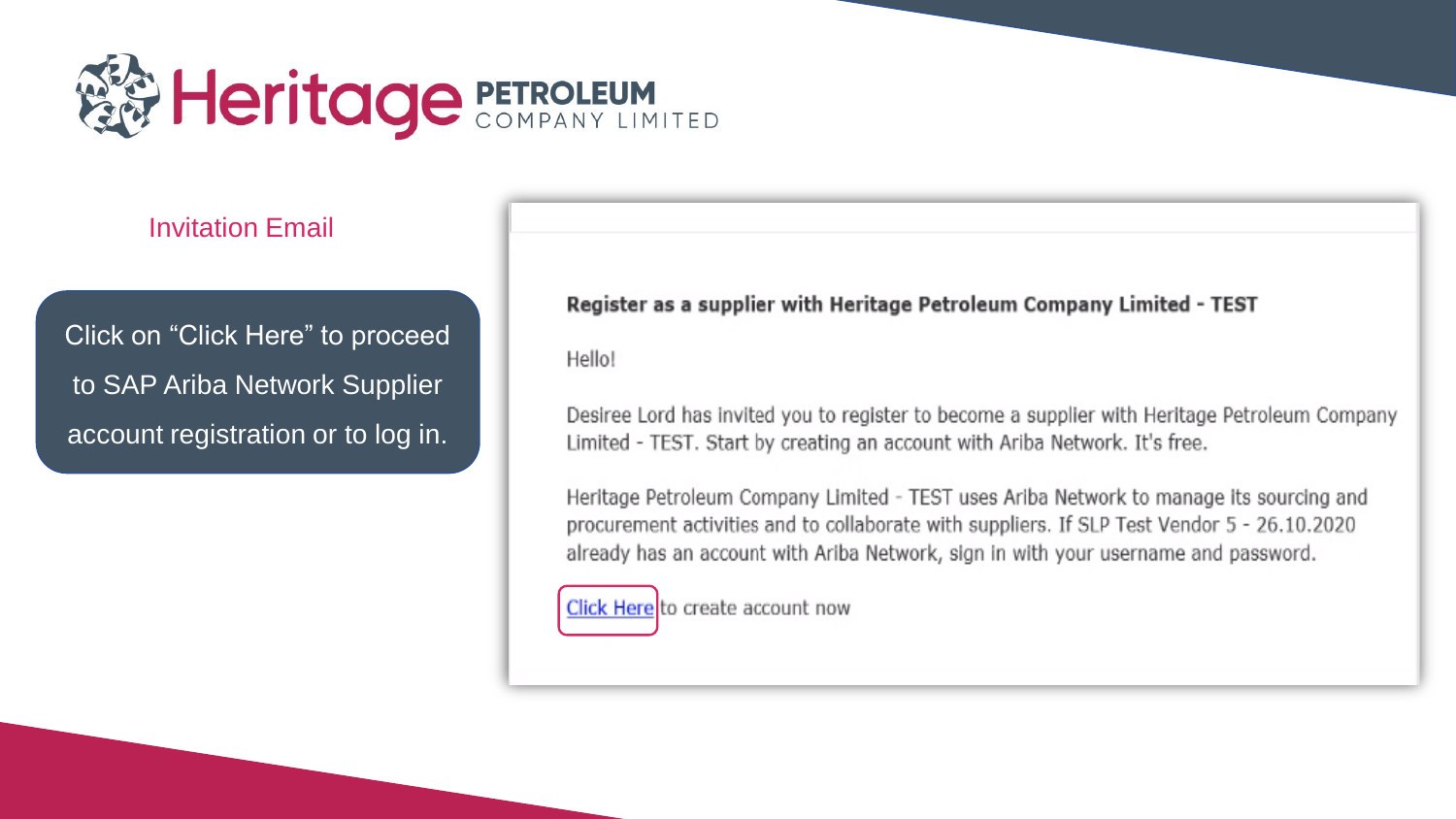

Ariba Network Log In

If your company already has a registered SAP Ariba Network account, kindly Log In directly and avoid registering a new supplier account

Ariba Proposals and Questionnaires  $\sim$ **SAD** 

Welcome, Ian Steadman

Have a question? Click here to see a Quick Start guide.

Sign up as a supplier with Heritage Petroleum Company Limited - TEST on SAP Ariba.

Heritage Petroleum Company Limited - TEST uses SAP Ariba to manage procurement activities.

Create an SAP Ariba supplier account and manage your response to procurement activities required by Heritage Petroleum Company Limited - TEST.

Already have an account? Log in

#### About Ariba Network

The Ariba Network is your entryway to all your Ariba seller solutions. You now have a single location to manage all of your customer relationships and supplier activities regardless of which Ariba solution your customers are using. Once you have completed the registration, you will be able to:

- Respond more efficiently to your customer requests
- Work more quickly with your customers in all stages of workflow approval
- Strengthen your relationships with customers using an Ariba Network solution
- Review pending sourcing events for multiple buyers with one login
- Apply your Company Profile across Ariba Network, Ariba Discovery and Ariba Sourcing activities

Moving to the Ariba Network allows you to log into a single location to manage:

 $\circledR$ 

Sign up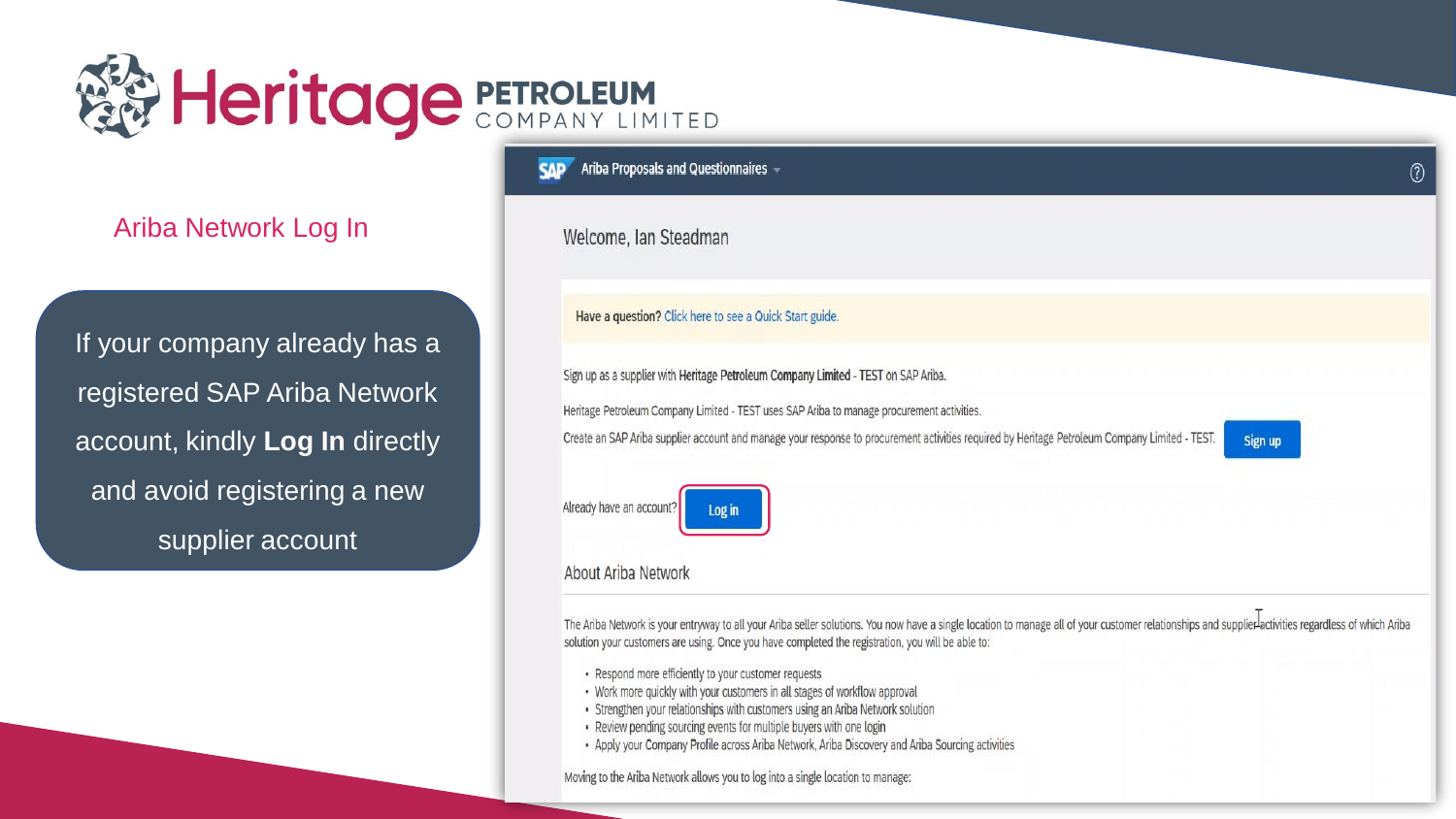

**Ariba Network Sign Up** 

If your company does not have a registered SAP Ariba Network supplier account, please continue by Signing Up here.

Ariba Proposals and Questionnaires -**SAP** 

Welcome, Ian Steadman

Have a question? Click here to see a Quick Start guide.

Sign up as a supplier with Heritage Petroleum Company Limited - TEST on SAP Ariba.

Heritage Petroleum Company Limited - TEST uses SAP Ariba to manage procurement activities.

Create an SAP Ariba supplier account and manage your response to procurement activities required by Heritage Petroleum Company Limited - TEST.



Already have an account? Log in

### About Ariba Network

The Ariba Network is your entryway to all your Ariba seller solutions. You now have a single location to manage all of your customer relationships and supplier activities regardless of which Ariba solution your customers are using. Once you have completed the registration, you will be able to:

- Respond more efficiently to your customer requests
- Work more quickly with your customers in all stages of workflow approval
- Strengthen your relationships with customers using an Ariba Network solution
- Review pending sourcing events for multiple buyers with one login
- Apply your Company Profile across Ariba Network, Ariba Discovery and Ariba Sourcing activities

Moving to the Ariba Network allows you to log into a single location to manage: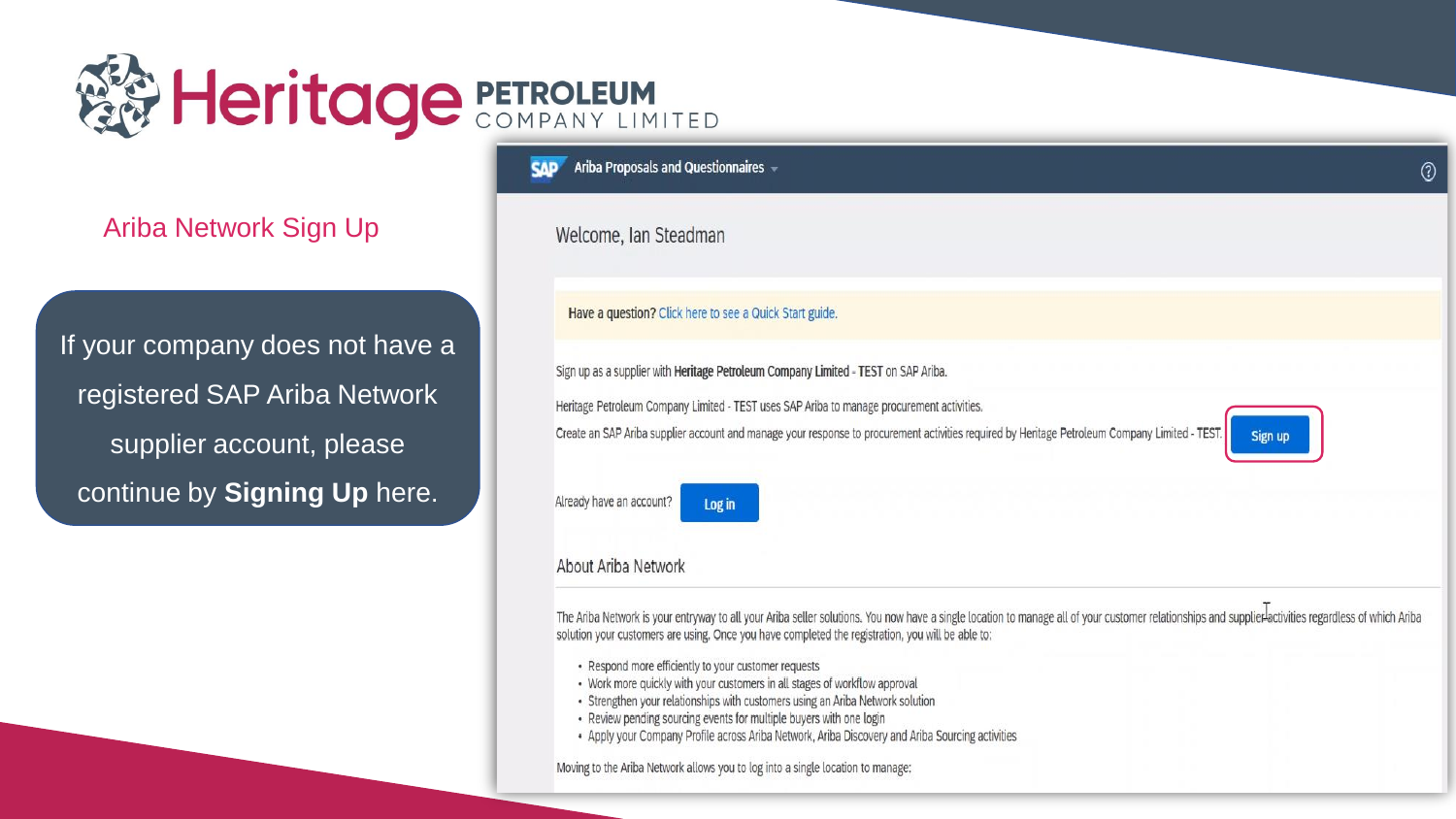

## **Please Note**

You will now be registering your company with SAP Ariba and the following data will be processed according to SAP Ariba's Terms and Conditions and Privacy Statement.



**1.**

This account registration will enable your company to digitally collaborate with Heritage.

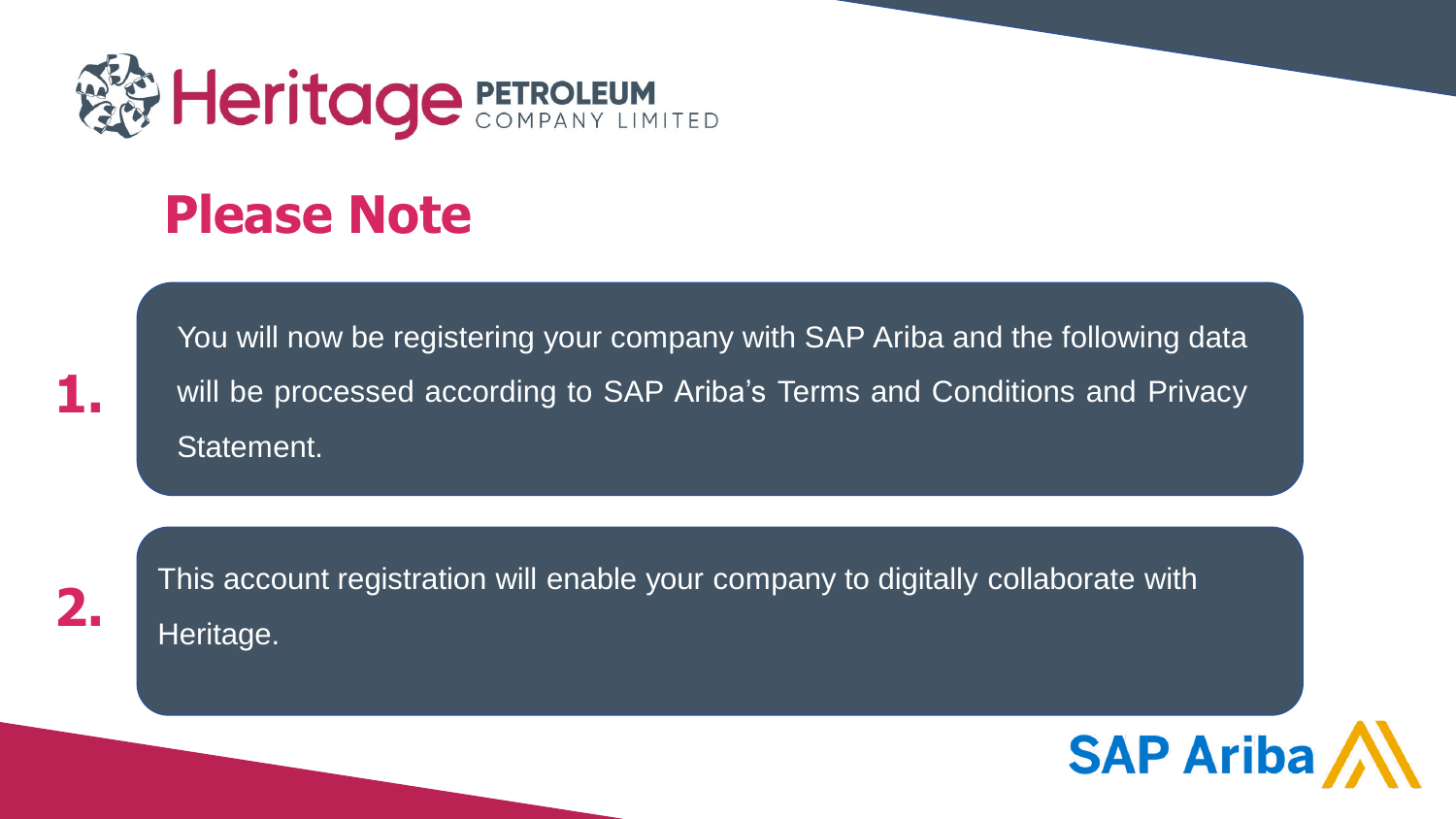# **FA Heritage PETROLEUM**

## **Ariba Network Sign Up**

Kindly verify the pre-populated data for correctness and complete the form by setting up your Ariba Network Username and Password. This will allow you to log in to your Supplier account and further administer

it.

|                                                                |                                       | * Indicates a required field                                                                                          |
|----------------------------------------------------------------|---------------------------------------|-----------------------------------------------------------------------------------------------------------------------|
| Company Name: *                                                | SLP Test Vendor 5 - 26.10.2020        |                                                                                                                       |
| Country/Region: *<br>Trinidad and Tobago [TTO]<br>$\checkmark$ |                                       | If your company has more than one office,<br>enter the main office address. You can enter                             |
| Address: *                                                     | 111 East Street                       | more addresses such as your shipping<br>address, billing address or other addresses<br>later in your company profile. |
|                                                                | Line 2                                |                                                                                                                       |
| City: *                                                        | San Fernando                          |                                                                                                                       |
| State:                                                         | San Fernando [TT-SFO]<br>$\checkmark$ |                                                                                                                       |
| User account information                                       | $\approx$                             |                                                                                                                       |
|                                                                |                                       | * Indicates a required field                                                                                          |
| Name:*                                                         | Steadman<br>lan                       | <b>SAP Ariba Privacy Statement</b>                                                                                    |
| Email: *                                                       | ian.steadman@heritage-tt.com          |                                                                                                                       |
|                                                                | Use my email as my username           |                                                                                                                       |
|                                                                |                                       | Must be in email format(e.g                                                                                           |

Ariba will make your company profile, which includes the basic company information, available for new business opportunities to other companies. If you want to hide your company profile, you can do so anytime by editing the profile visibility settings on the Company Profile page after you have finished your registration. By clicking the Create account and continue button, you expressly acknowledge and give consent to Ariba for your data entered into this system to be transferred outside the European Union, Russian Federation or other jurisdiction where you are located to Ariba and the computer systems on which the Ariba services are hosted (located in various data centers globally), in accordance with the Ariba Privacy Statement, the Terms of Use, and applicable law.

You have the right to access and modify your personal data from within the application, by contacting the Ariba administrator within your organization or Ariba. Inc. This consent shall be in effect from the moment it has been granted and may be revoked by prior written notice to Ariba. If you are a Russian citizen residing within the Russian Federation. You also expressly confirm that any of your personal data entered or modified in the system has previously been captured by your organization in a separate data repository residing within the Russian federation.

 $\checkmark$ I have read and agree to the Terms of Use

Company information

I have read and agree to the SAP Ariba Privacy Statement

Cancel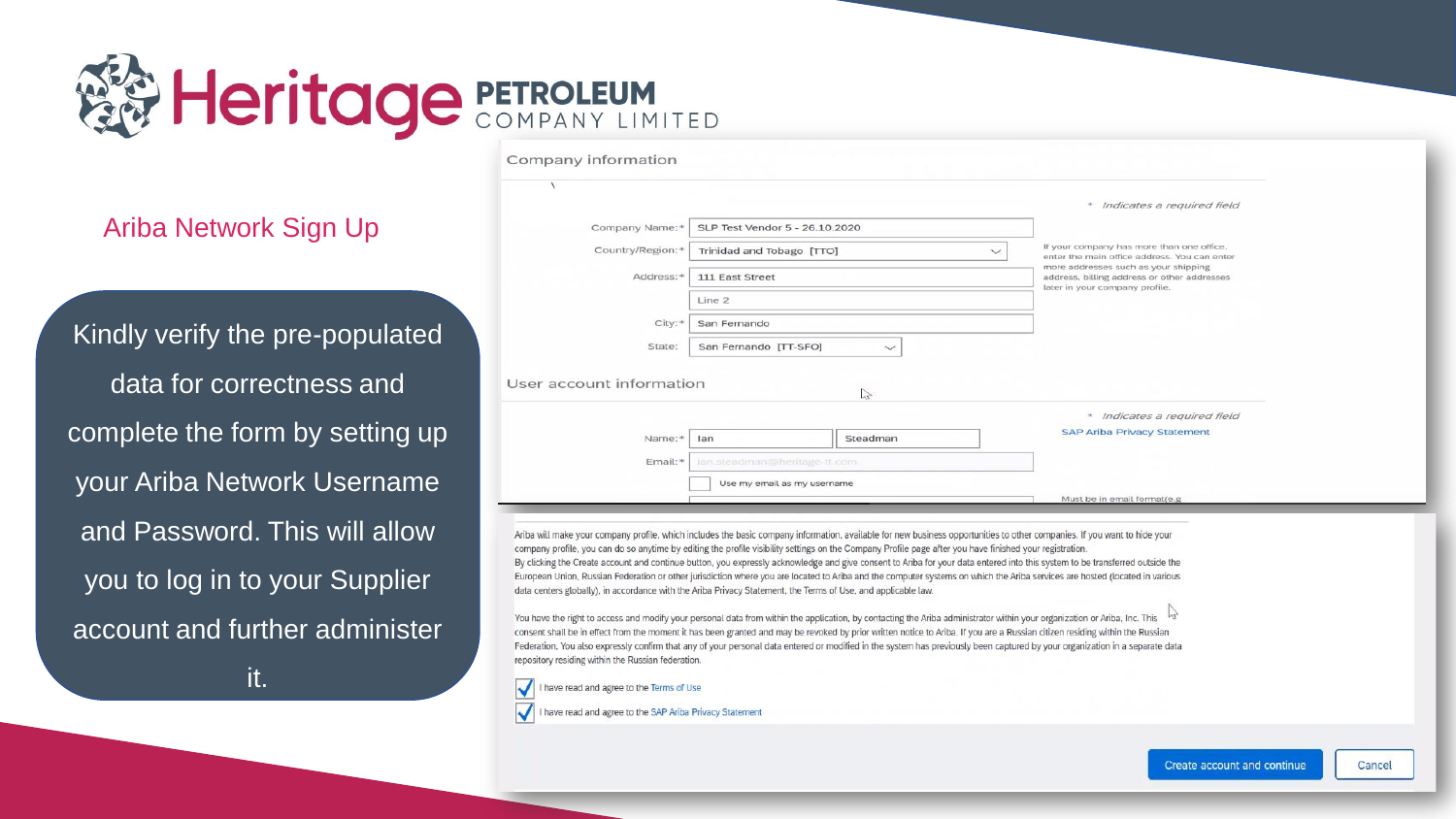

### Ariba Network Help Center

Should you require help with SAP Ariba Network account registration, visit the SAP Ariba Help Center for documentation and support channels.

| <b>KK Help Center</b>                                                     |
|---------------------------------------------------------------------------|
| Search.                                                                   |
| Supplier Basics (3:00)                                                    |
| has Can my company have multiple<br>accounts?                             |
| How to register as a supplier on<br>Ariba Network                         |
| Can't log in? Let us help you!                                            |
| <b>EX</b> Overview of Ariba Network (4:07)                                |
| Introduction to Ariba Network                                             |
| the What are some common issues<br>when registering an account?           |
| Fell How do I merge a new invitation<br>account with an existing account? |
| Before you register                                                       |
| After you register                                                        |
| exy What should I do if my registration<br>confirmation link is expired?  |
| limal Why can't I find a purchase order in<br>my account?                 |
| FASE How do I tell when my invoice will t                                 |
| View more                                                                 |
| Can't log in? Let us help you!                                            |
| Documentation<br>A Support                                                |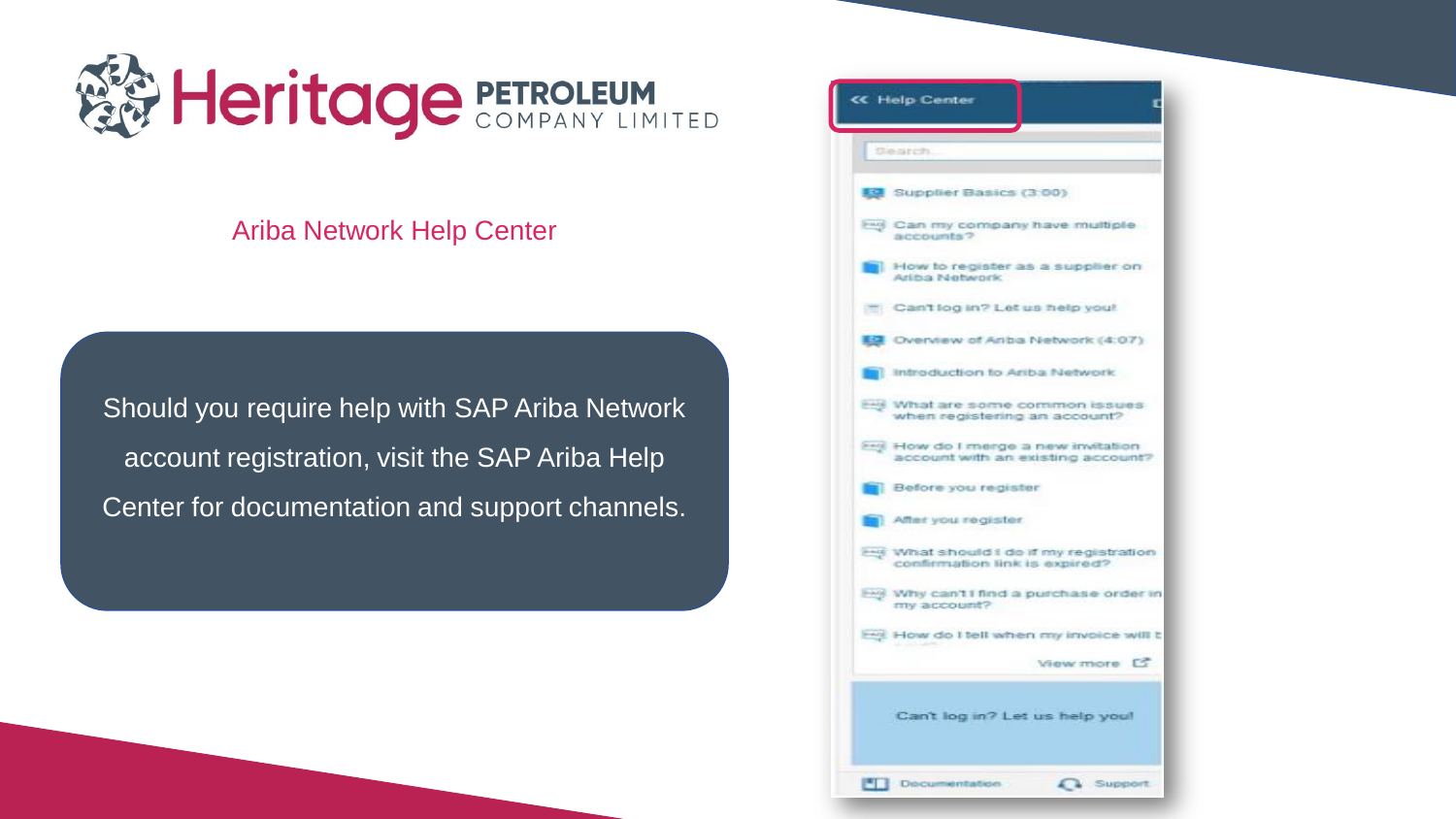

### Ariba Network Sign Up

Finalize your company's Ariba Network account and **select** "**Create account and continue**"

|                          |                                           | * Indicates a required field                                                                                          |
|--------------------------|-------------------------------------------|-----------------------------------------------------------------------------------------------------------------------|
| Company Name:*           | SLP Test Vendor 5 - 26.10.2020            |                                                                                                                       |
| Country/Region:*         | Trinidad and Tobago [TTO]<br>$\checkmark$ | If your company has more than one office,<br>enter the main office address. You can enter                             |
| Address:*                | 111 East Street                           | more addresses such as your shipping<br>address, billing address or other addresses<br>later in your company profile. |
|                          | Line 2                                    |                                                                                                                       |
| City: *                  | San Fernando                              |                                                                                                                       |
| State:                   | San Fernando [TT-SFO]<br>$\checkmark$     |                                                                                                                       |
| User account information | $\mathbb{Z}$                              |                                                                                                                       |
|                          |                                           | * Indicates a required field                                                                                          |
| Name:*                   | Steadman<br>lan                           | <b>SAP Ariba Privacy Statement</b>                                                                                    |
| Email: *                 | ian.steadman@heritage-tt.com              |                                                                                                                       |
|                          | Use my email as my username               |                                                                                                                       |
|                          |                                           | Must be in email format(e.g                                                                                           |

Ariba will make your company profile, which includes the basic company information, available for new business opportunities to other companies. If you want to hide your company profile, you can do so anytime by editing the profile visibility settings on the Company Profile page after you have finished your registration. By clicking the Create account and continue button, you expressly acknowledge and give consent to Ariba for your data entered into this system to be transferred outside the European Union, Russian Federation or other jurisdiction where you are located to Ariba and the computer systems on which the Ariba services are hosted (located in various data centers globally), in accordance with the Ariba Privacy Statement, the Terms of Use, and applicable law.

You have the right to access and modify your personal data from within the application, by contacting the Ariba administrator within your organization or Ariba, Inc. This consent shall be in effect from the moment it has been granted and may be revoked by prior written notice to Ariba. If you are a Russian citizen residing within the Russian Federation, You also expressly confirm that any of your personal data entered or modified in the system has previously been captured by your organization in a separate data repository residing within the Russian federation.

I have read and agree to the Terms of Use

I have read and agree to the SAP Ariba Privacy Statement

Cancel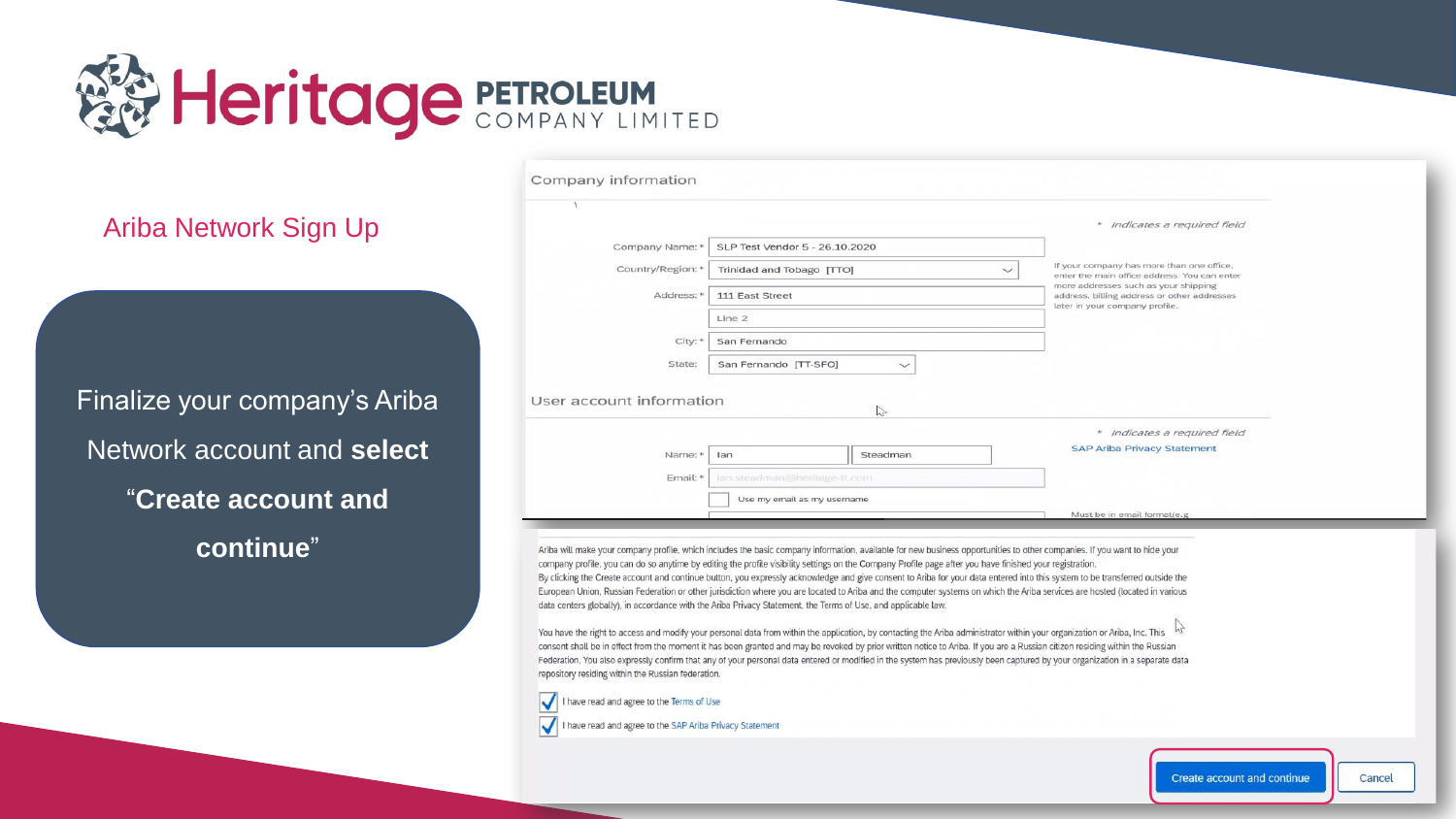

Now you can finalize your registration with Heritage Petroleum Company by submitting the remaining required data on the **"Corporate & Financial Questionnaire"**

| <b>Ariba Sourcing</b>                                                                     |                                                                      | m                                                                                        | Company Settings v<br>lan Steadman v    |
|-------------------------------------------------------------------------------------------|----------------------------------------------------------------------|------------------------------------------------------------------------------------------|-----------------------------------------|
| < Go back to Heritage Petroleum Company Limited - TEST<br><b>Dashboard</b>                |                                                                      |                                                                                          | <b>Desktop File Sync</b>                |
| Console                                                                                   | Doc106737404 - Corporate & Financial Questionnaire<br>猫              |                                                                                          | Time remaining<br>L<br>29 days 23:49:08 |
| <b>Event Messages</b><br><b>Event Details</b><br><b>Response History</b>                  | All Content                                                          |                                                                                          | Ŧ<br>∀                                  |
| <b>Response Team</b>                                                                      | Name 1                                                               |                                                                                          |                                         |
|                                                                                           | <b>v</b> 1 Organisation Details                                      |                                                                                          |                                         |
| <b>v</b> Event Contents                                                                   | 1.1 Name of Organisation                                             | SLP Test Vendor 5 - 26.10.2020                                                           |                                         |
| <b>All Content</b><br>1 Organisation Details<br>Type of<br>$\overline{2}$<br>Organization | 1.2 Registered Address/                                              | *Show More<br>Street:<br>$_{\odot}$<br>House Number:<br>Street 2:<br>0<br>Street 3:<br>⊙ |                                         |
| Organization<br>3<br>Registr                                                              | <b>Principal Place of Business</b><br>(*) indicates a required field |                                                                                          |                                         |
| Professional and<br>4<br>Bus                                                              | <b>Submit Entire Response</b>                                        | Save draft<br><b>Compose Message</b><br><b>Excel Import</b>                              | p2                                      |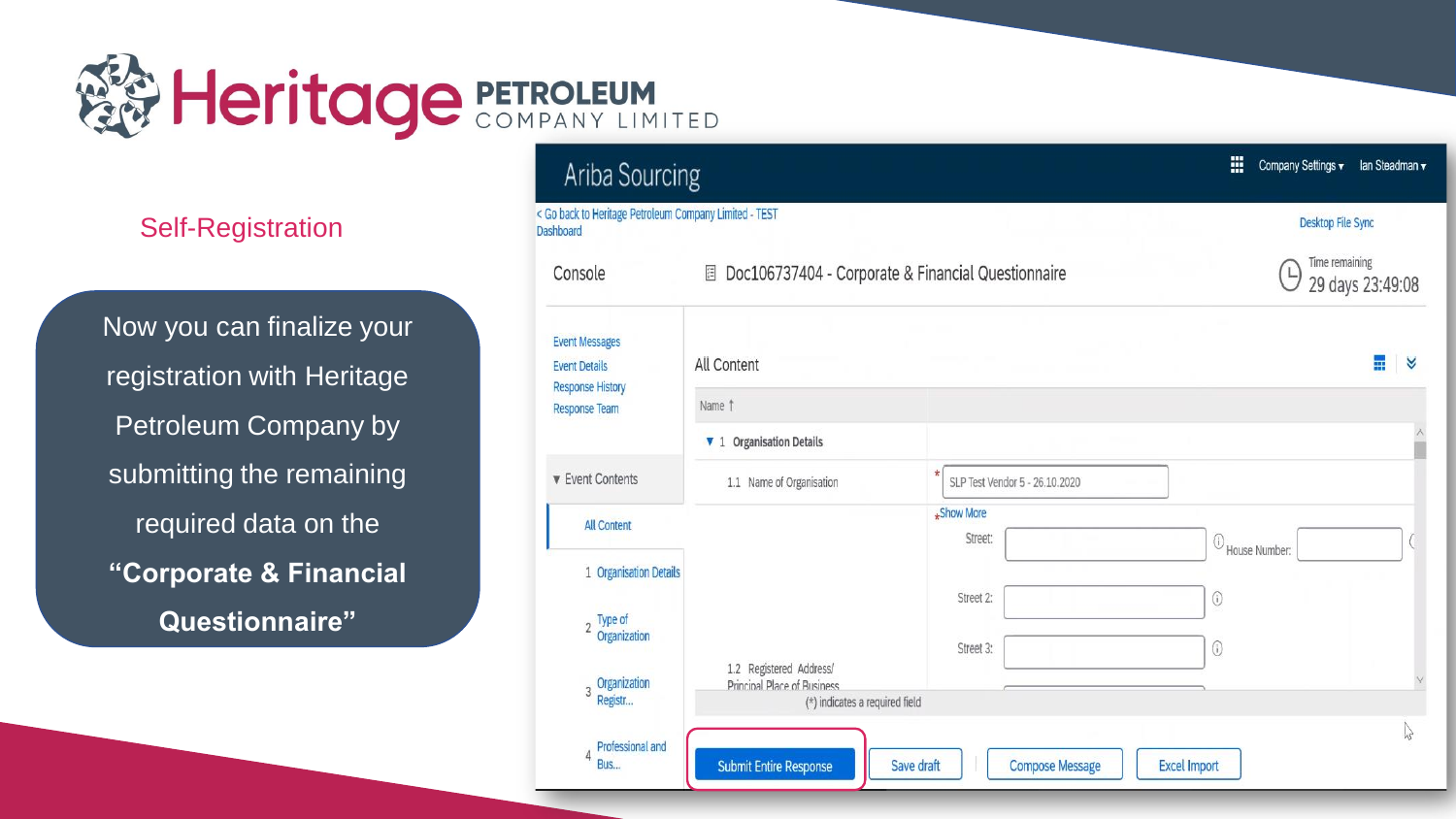

If you are unable to find the Corporate & Financial Questionnaire in your account, please navigate to: **Ariba Network > Ariba Proposals and Questionnaires**

| AP                | <b>Standard Account</b><br>Ariba Network $\sim$ | <b>Upgrade</b>                                              | <b>TEST MODE</b> |
|-------------------|-------------------------------------------------|-------------------------------------------------------------|------------------|
|                   | Ariba Discovery                                 |                                                             |                  |
| What is<br>You ca | Ariba Proposals And Questionnaires              | ny? Selecting a role will help us p<br>the My Account page. |                  |
|                   | <b>Ariba Contracts</b>                          |                                                             |                  |
|                   | Ariba Network                                   |                                                             |                  |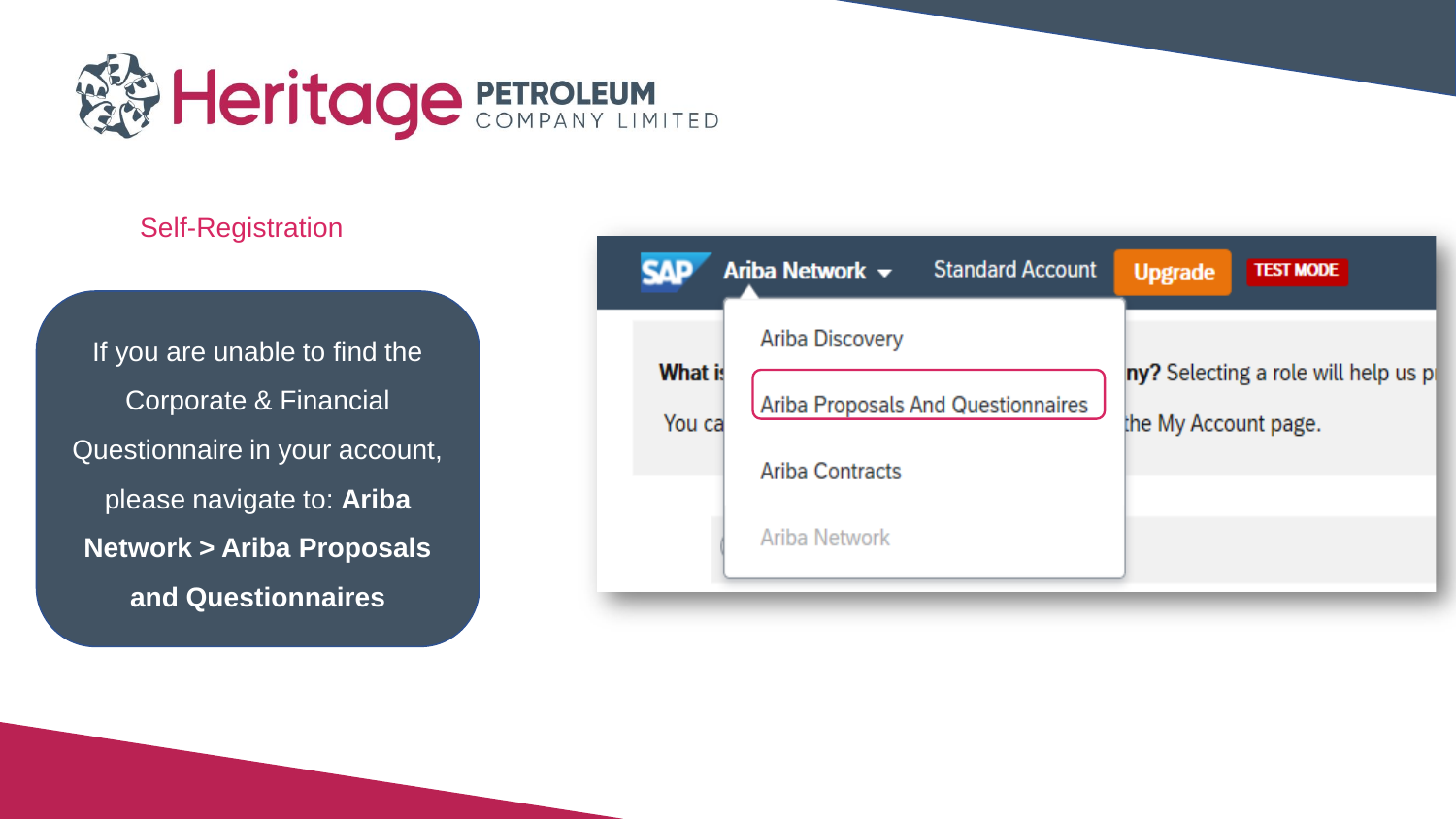

From your "Ariba Proposals and Questionnaires" Dashboard navigate to: **Registration Questionnaires Section > Corporate & Financial Questionnaire**

#### **Ariba Proposals and Questionnaires**  $\rightarrow$  Standard Account **Upgrade TEST MODE CAD**

#### HERITAGE PETROLEUM COMPANY LIMITED - TEST

| There are no matched postings. | Welcome to the Ariba Spend Management site. This site assists in identifying world class suppliers who are market leaders in quality, service, and cost. Ariba, Inc. administers this site in an effort to ensure market<br>integrity. |              |                    |            |               |
|--------------------------------|----------------------------------------------------------------------------------------------------------------------------------------------------------------------------------------------------------------------------------------|--------------|--------------------|------------|---------------|
|                                | Events                                                                                                                                                                                                                                 |              |                    |            | Ŧ             |
|                                | Title                                                                                                                                                                                                                                  | $\sf ID$     | End Time ↓         | Event Type | Participated  |
|                                | V Status: Completed (1)                                                                                                                                                                                                                |              |                    |            |               |
|                                | Vegetation management RFP 10th November                                                                                                                                                                                                | Doc114601246 | 11/13/2020 2:46 PM | <b>RFP</b> | Yes           |
|                                | <b>V</b> Status: Pending Selection (1)                                                                                                                                                                                                 |              |                    |            |               |
|                                | Vegetation RFI Nov 10th                                                                                                                                                                                                                | Doc114233510 | 11/11/2020 2:59 PM | RFI        | Yes           |
|                                | <b>Registration Questionnaires</b>                                                                                                                                                                                                     |              |                    |            |               |
|                                | Title                                                                                                                                                                                                                                  | $\sf ID$     | End Time ↓         |            | <b>Status</b> |
|                                | $\blacktriangledown$ Status: Open (1)                                                                                                                                                                                                  |              |                    |            |               |
|                                | Corporate & Financial Questionnaire                                                                                                                                                                                                    | Doc112575263 | 12/2/6103 2:35 PM  |            | Registered    |

 $\odot$  MD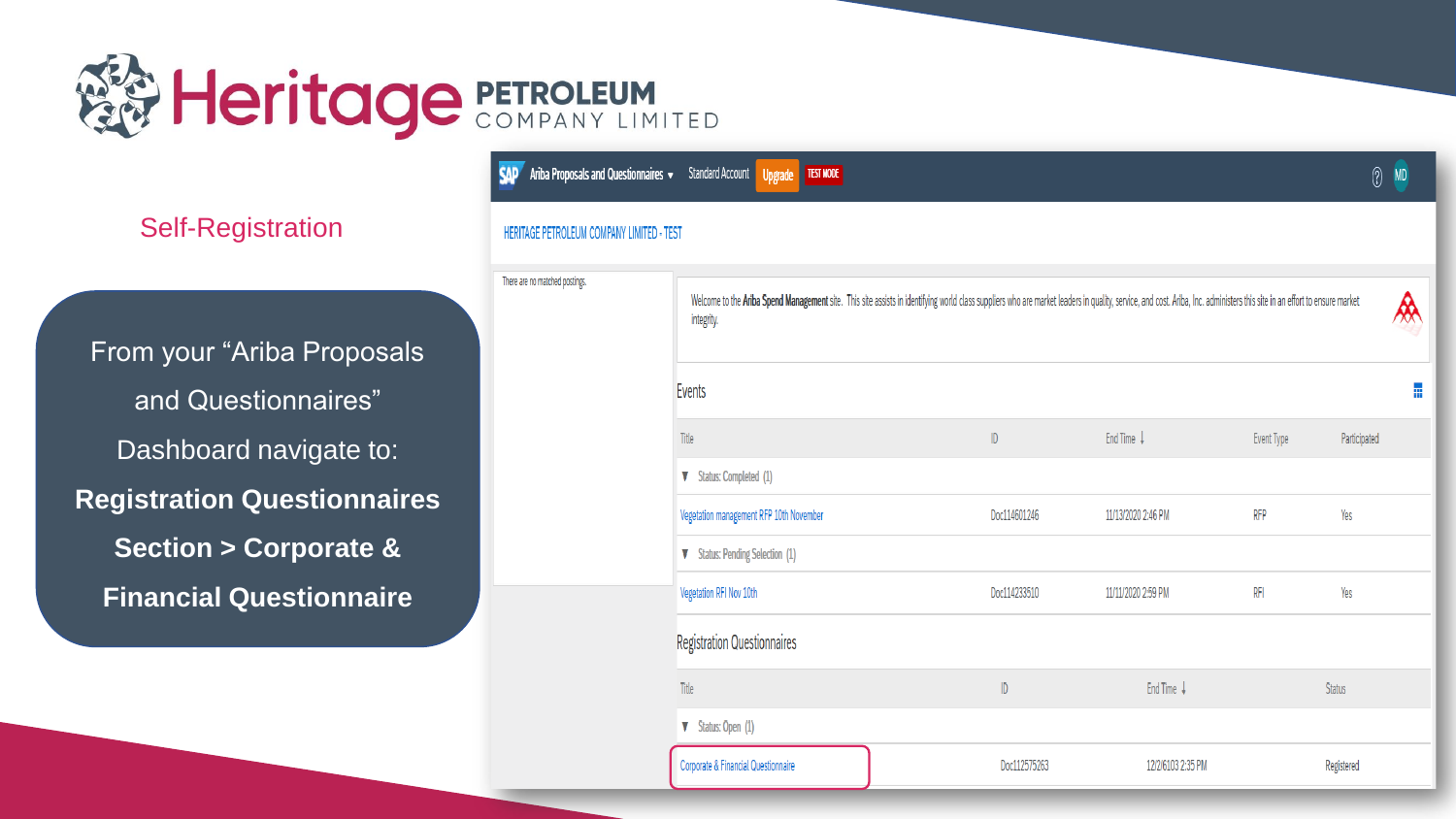

Now you can finalize your registration with Heritage by submitting the remaining required data on the **"Corporate & Financial Questionnaire"**

## Ariba Sourcing

| < Go back to Heritage Petroleum Company Limited - TEST<br>Dashboard      |                                                                                          |                                                             | <b>Desktop File Sync</b>                |  |
|--------------------------------------------------------------------------|------------------------------------------------------------------------------------------|-------------------------------------------------------------|-----------------------------------------|--|
| Console                                                                  | Doc106737404 - Corporate & Financial Questionnaire<br>須                                  |                                                             | Time remaining<br>L<br>29 days 23:49:08 |  |
| <b>Event Messages</b><br><b>Event Details</b><br><b>Response History</b> | All Content                                                                              |                                                             | Ħ<br>K                                  |  |
| <b>Response Team</b>                                                     | Name 1                                                                                   |                                                             |                                         |  |
|                                                                          | <b>v</b> 1 Organisation Details                                                          |                                                             |                                         |  |
| <b>v</b> Event Contents                                                  | 1.1 Name of Organisation                                                                 | SLP Test Vendor 5 - 26.10.2020                              |                                         |  |
| <b>All Content</b>                                                       |                                                                                          | *Show More<br>Street:<br>$\odot$ House Number:              |                                         |  |
| 1 Organisation Details<br>Type of<br>$\overline{2}$                      |                                                                                          | Street 2:<br>$\odot$                                        |                                         |  |
| Organization<br>Organization<br>3<br>Registr                             | 1.2 Registered Address/<br>Princinal Place of Business<br>(*) indicates a required field | Street 3:<br>$\circledcirc$                                 |                                         |  |
|                                                                          |                                                                                          |                                                             | Μý                                      |  |
| Professional and<br>4<br><b>Bus</b>                                      | <b>Submit Entire Response</b>                                                            | <b>Compose Message</b><br><b>Excel Import</b><br>Save draft |                                         |  |

W.

Company Settings v lan Steadman v